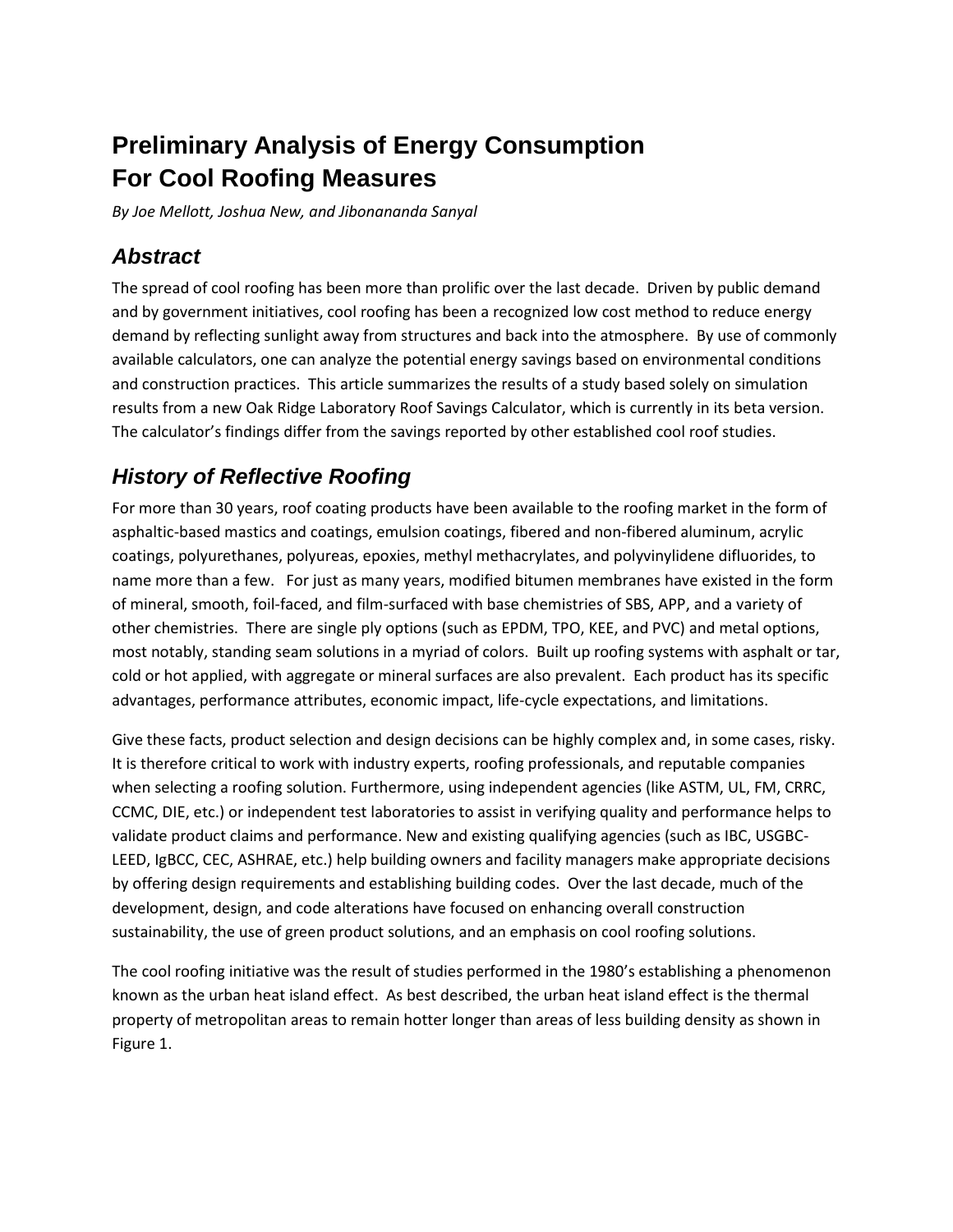

**Figure 1. Thermal, infared image of downtown Atlanta, GA**

The infrared photo shows that the occupied areas in and around downtown Atlanta stay hotter longer, not only affecting the nearby environment, but also driving up energy costs to cool the interiors of the building. Academic studies and discussions regarding how to solve these issues include creating more green space, replacing parking lots with grass surfacing, utilizing the roof top as a passive solar heater, additional shading for window designs, and finally the reduction in black surfaces by removing dark surfaced roofs, roads, and parking facilities and replacing them with more reflective surfaces.

## *Basis for Energy Savings – Energy Calculators*

There are a variety of calculators available for public use. In most cases, users have the ability to input data for a broad group of variables including but not limited to location, facility use, HVAC efficiencies and type, product selection, reflectivity, emissivity, and level of insulation. Based upon the information provided, the calculator uses mathematical models that return energy usage based on specific climatic conditions for the selected location. The most common environmental conditions used in typical analysis are solar irradiance, cooling degree days, and heating degree days.

Cooling degree day is a measurement designed to reflect the demand for energy needed to cool a building to a baseline temperature of 65°F (approximately the zero house load temperature), while heating degree days relate to the amount of energy necessary to heat a building to 65°F. Maps shown in Figure 2 outline the cooling degree days and heating degree days for locations throughout the United States.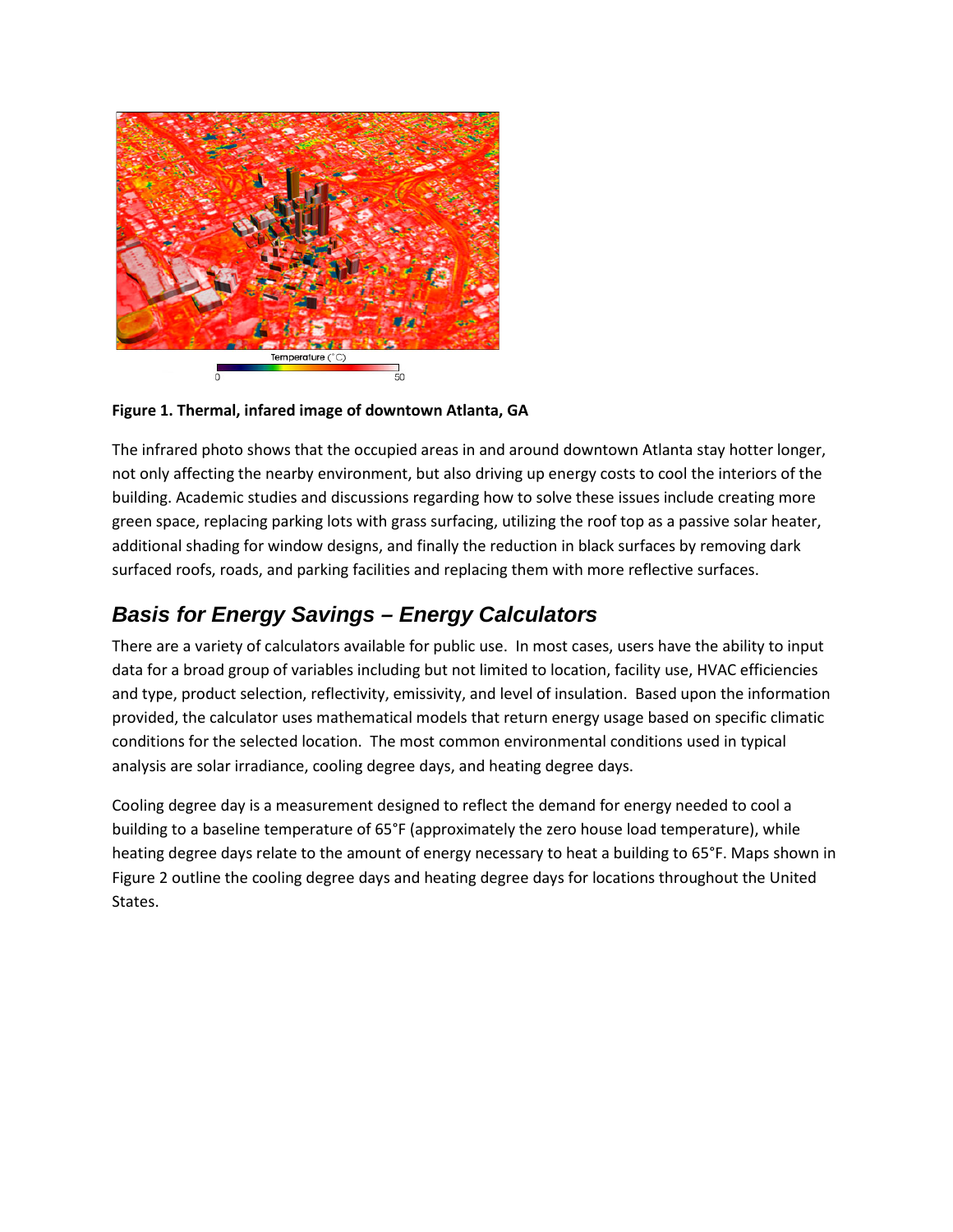

**Figure 2. Maps of (a) annual cooling degree days (CDD18C), and (b) annual heating degree days (HDD18C) computed from NREL TMY2 typical meteorological year data (NREL 2007)** 

Intuitively, Houston (HDD=1500, CDD=3000) would spend more days cooling their buildings versus heating their buildings; conversely, in Minneapolis (HDD=8000, CDD=500), more days require heating versus cooling.

The solar irradiance is a measure of the amount of solar radiation that is received at a specific location. Again the climatic conditions are quite obvious. Hotter climates like Phoenix have higher solar irradiance than a more temperate climate like Chicago.



**Figure 3. U.S. Direct Normal Solar Radiation** 

By combining such environmental factors with building-specific inputs (such as reflectivity, level of insulation, etc.), one can use the algorithmic simulation engines of these calculators to generate energy consumption figures. By systematically comparing different simulation conditions, one can calculate the potential savings created by making specific construction changes to the roofing system.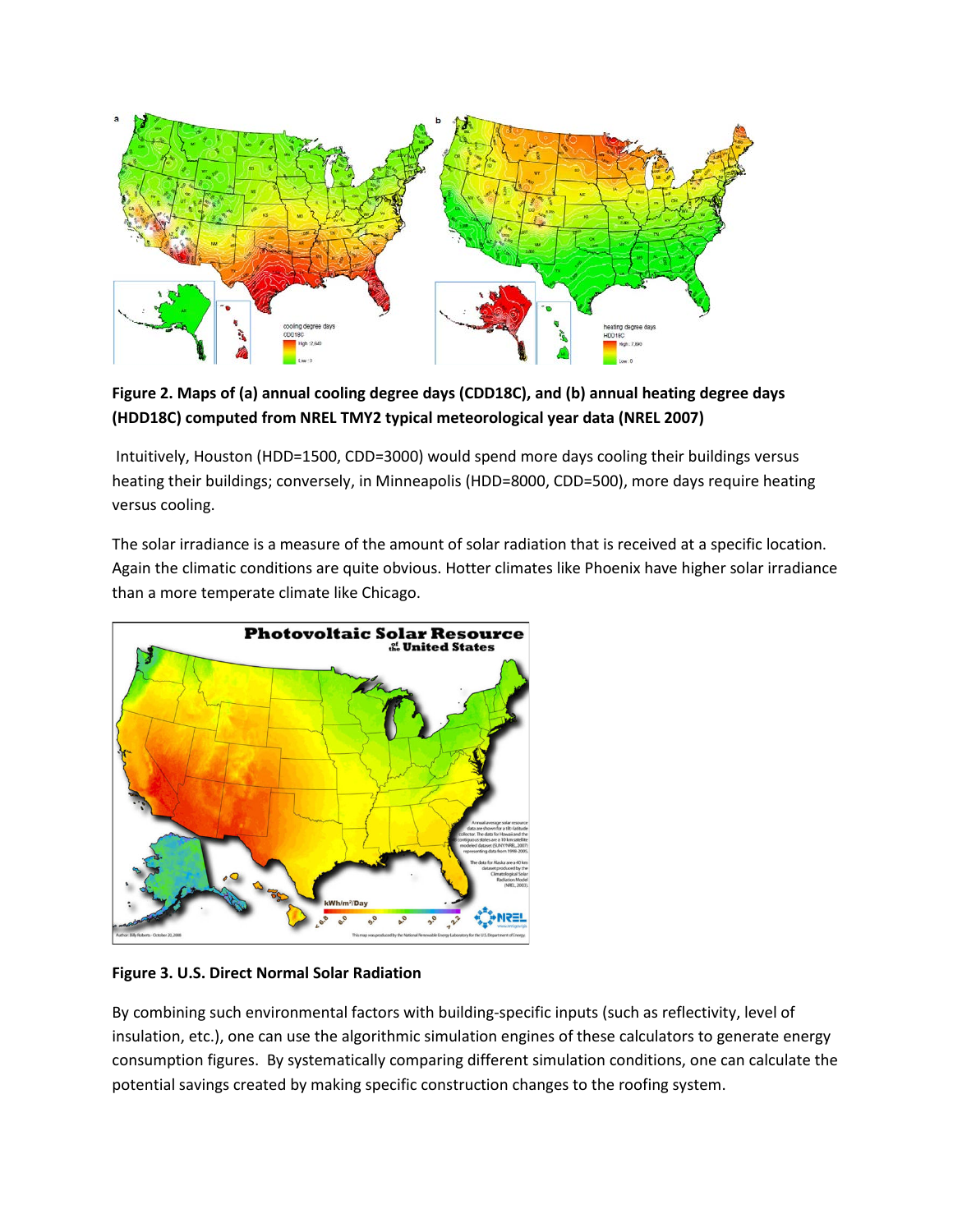For the purposes of this discussion, the Roof Savings Calculator hosted at the Oak Ridge National Laboratory was used to establish all data. This, among several calculators, is a well-recognized standard in the industry and allows for input and manipulation of a wide range of the most common buildingspecific variables.

## *Environmental Legislation*

Much of the country has appropriately adopted cool roofing practices by increasing insulation or increasing the use of reflective surfacing. For example:



#### **Figure 4. U.S. map of ASHRAE climate zones.**

ASHRAE Standard 90.1 allows reduced insulation if cool roofing is used in Zones 1, 2, and 3. Cool roofing is defined as a reflectivity of 70% and an emissivity of 0.75 (SRI of 83). ASHRAE 90.2 Energy Efficient Design of Low-Rise Residential Buildings allows for reduced insulation for a reflectance level of 0.65 (SRI 75).

LEED provides credit for the use of reflective coatings (higher than 78 SRI) in all areas.

Many states, locations and power authorities provide credits, rebates, and incentives to utilize reflective systems. A lengthy list of these opportunities can be found on the CRRC (Cool Roof Rating Council) website at [http://www.coolroofs.org/codes\\_and\\_programs.html#rebate.](http://www.coolroofs.org/codes_and_programs.html#rebate)

You will note, upon the review of the information on the link above, that there are more than a number of temperate or cool climates that provide incentives (or requirements) for cool roofing, for example, Idaho, Ohio, Colorado, Illinois and Minnesota. It is important to note that consumers who choose reflective roofing solution may not receive the same financial benefit, as a result of energy savings, that they might in warmer climates.

### *Experimental Design*

The following experiment represents a snapshot of a selected matrix of data for various building types and locations. This study is based solely on the beta version of the RSC v0.93. While DOE-2.1E and AtticSim ASTM Standard C 1340-04 have been validated with comparison to empirical data, the integrated RSC engine has not. Furthermore, it is known to have discrepancies with previous cool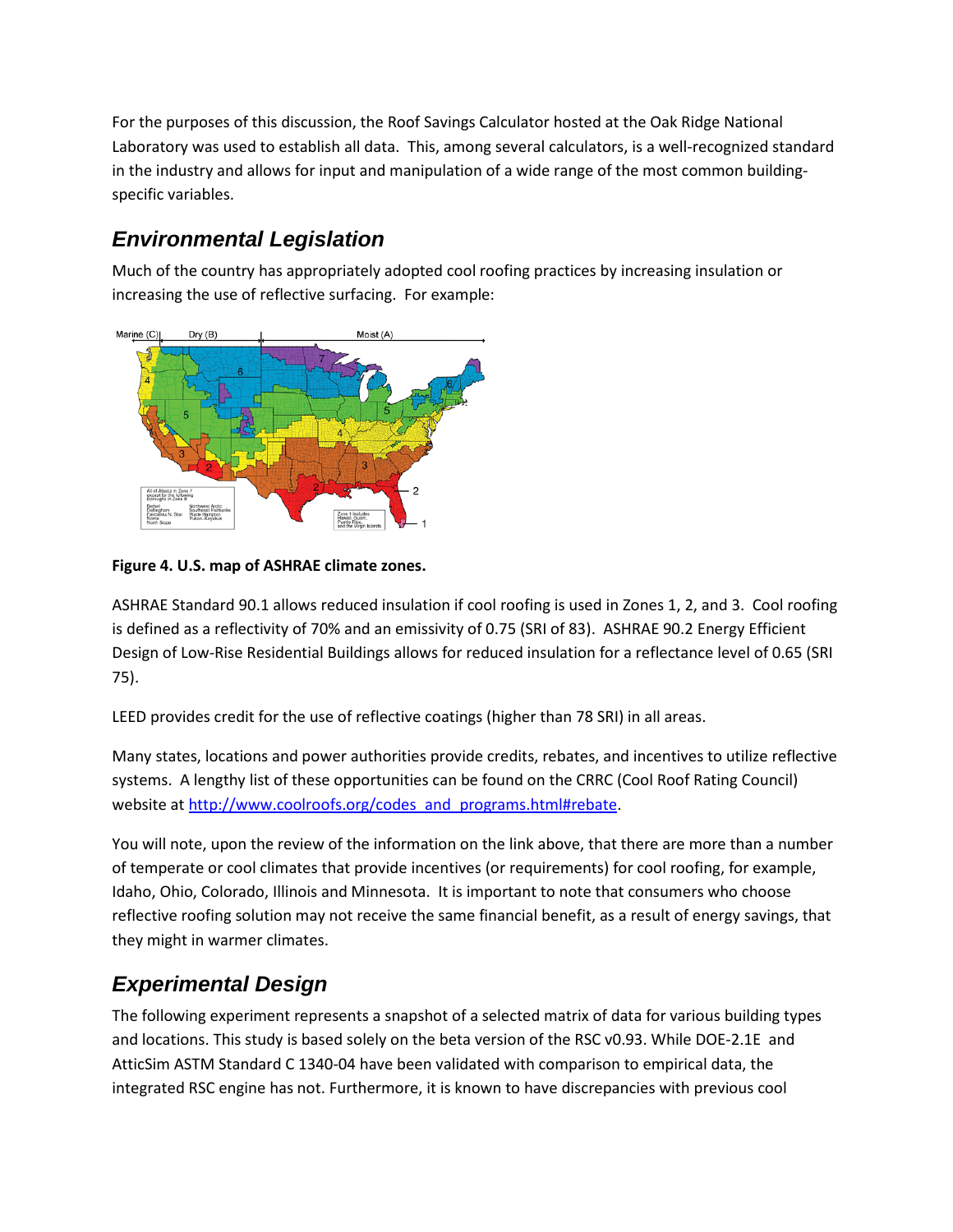roofing studies, based on engines that didn't incorporate heat transfer through radiation within the attic assembly, which is yet to be reconciled.

In an effort to represent a variety of U.S. geographic locations, nine cities were selected. Both standard ASHRAE climate zone cities as well as several cities that have standing reflective roofing codes were included in the study. The selected list of cities can be seen in Table 1.

| City              | <b>ASHRAE</b><br><b>Climate</b><br>Zone | <b>Standing</b><br><b>Reflective</b><br>Roofing<br><b>Codes</b> |
|-------------------|-----------------------------------------|-----------------------------------------------------------------|
| Miami, FL         | 1A                                      |                                                                 |
| Austin, TX        | 2A                                      |                                                                 |
| Houston, TX       | 2A                                      |                                                                 |
| Phoenix, AZ       | 2B                                      | Yes                                                             |
| Atlanta, GA       | 3A                                      |                                                                 |
| Los Angeles, CA   | 3B-CA                                   | Yes                                                             |
| San Francisco, CA | 3C                                      | Yes                                                             |
| Kansas City, MI   | 4A                                      |                                                                 |
| Baltimore, MD     | 4A                                      |                                                                 |
| <b>New York</b>   | 4A                                      | Yes                                                             |
| Chicago, IL       | 5A                                      | Yes                                                             |
| Minneapolis, MN   | 6A                                      |                                                                 |
| Fargo, ND         | <b>7A</b>                               |                                                                 |
| Fairbanks, AK     | 8                                       |                                                                 |

#### **Table 1. Cities (weather data) used in this study.**

The building size selected was 40,000 ft2 and the type of facility used was classified as "office." Office was selected because it generally yields the highest return on energy savings when a reflective coating is employed. Heating and cooling costs were imported based on values taken from the U.S. Energy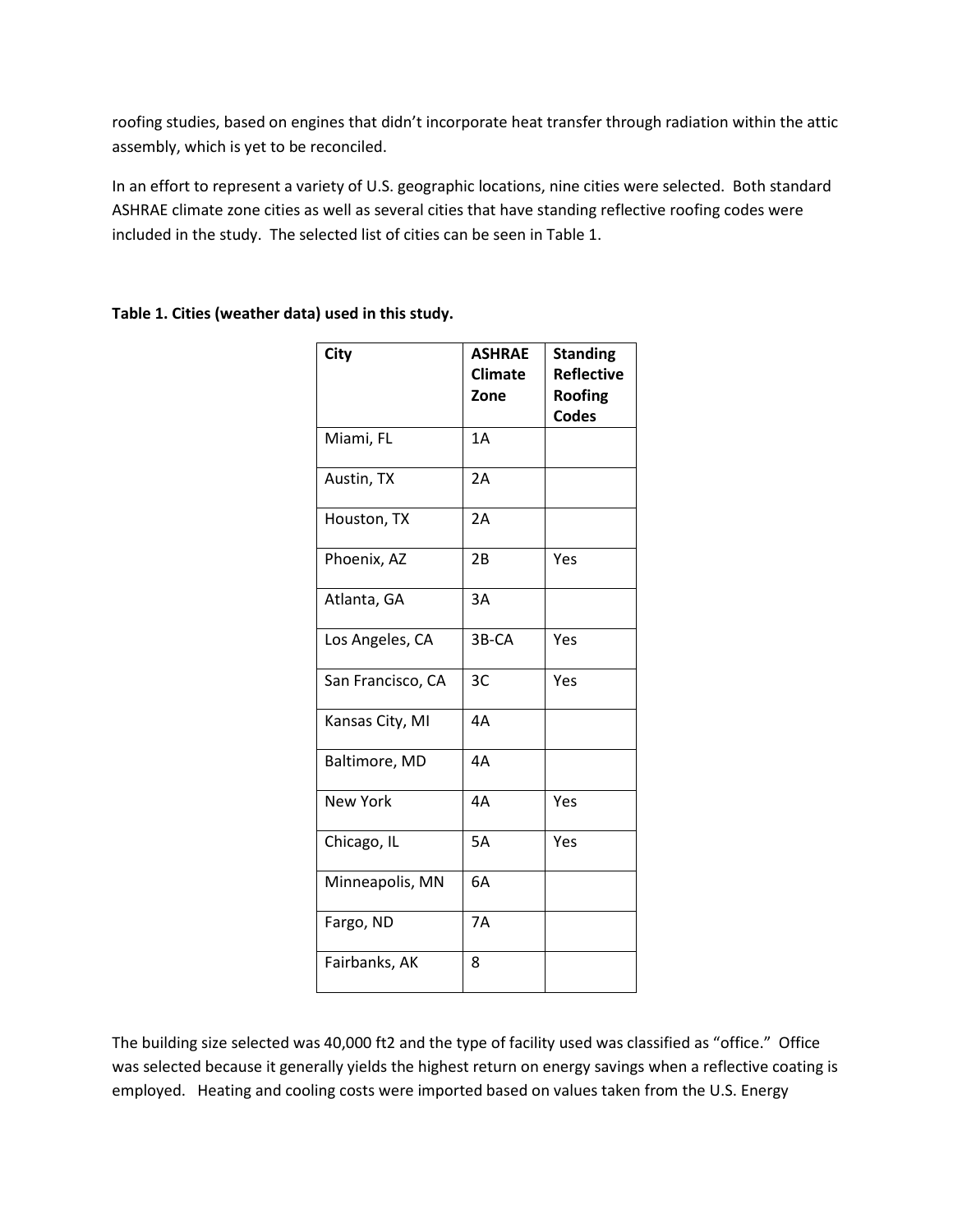Information Administration (December 2011). Values were input as shown in Figure 5 for creating the ensemble of simulations and analyze potential energy savings.

| <b>Building</b>                                                                                                                                                                                                                                                         | <b>Heating/Cooling</b>                                                                                                                                                                                                                                                                                                                                                                                                                       |
|-------------------------------------------------------------------------------------------------------------------------------------------------------------------------------------------------------------------------------------------------------------------------|----------------------------------------------------------------------------------------------------------------------------------------------------------------------------------------------------------------------------------------------------------------------------------------------------------------------------------------------------------------------------------------------------------------------------------------------|
| 1. Closest location (similar weather):<br>AZ - Phoenix<br>2. Building Type:<br>Office<br>3. Conditioned floor area (ft <sup>2</sup> ): $\bullet$<br>40000<br>4. Number of floors:<br>A1. Window-to-wall ratio:<br>0.40<br>5. Year of construction:<br>$\circ$ post-1990 | 6. Heating equipment:<br>• Electric heat pump<br>• Natural gas furnace<br>Oil furnace<br>$\circ$<br><b>P1.</b> Electricity price (cents per kWh): $\bullet$<br>9.67<br>7. Heating system efficiency (HSPF): $\bullet$<br>$\circ$ High-efficiency (10)<br>• Mid-efficiency (7)<br>$\circ$ Low-efficiency (5)<br>Custom<br>$\circledcirc$<br>8. Cooling system efficiency (SEER): 0<br>$\degree$ High-efficiency (15)<br>• Mid-efficiency (13) |
| 1980-1990<br>• pre-1980                                                                                                                                                                                                                                                 | $\circ$ Low-efficiency (10)<br>Custom                                                                                                                                                                                                                                                                                                                                                                                                        |

#### **Figure 5. Screenshot of the Roof Savings Calculator input variables.**

The final step in all cases was to enter non-variant data such as the base line data, which in all cases was:

- A Black (non-reflective) Built Up Roof System with 10% Reflectance and Emissivity of 0.90
- R-19 Insulation
- No Above-Sheathing Ventilation
- Low Slope  $\left(<=2:12\right)$
- No Radiant Barrier
- Duct Location in Conditioned Space

The data used represents the most common values for the U.S. building stock. The final step in this experimental design was the input of the higher reflectivity coatings and materials to conduct the energy savings calculations, relative to a common baseline built up roof. All data was compiled by Oak Ridge National Laboratory and reflects the calculated saving expected.

#### **Table 2. Electricity and gas costs used in this study as retrieved from the U.S. Energy Information Administration database.**

| Location    | Electricity,<br>cents/kWh | Gas,<br>\$/1000ft3 |
|-------------|---------------------------|--------------------|
| New York    | 17.47                     | 12.61              |
| Los Angeles | 15.14                     | 9.21               |
| Chicago     | 11.08                     | 7.75               |
| Houston     | 11.01                     | 8.43               |
| Miami       | 11.51                     | 17.00              |
| Phoenix     | 9.98                      | 13.01              |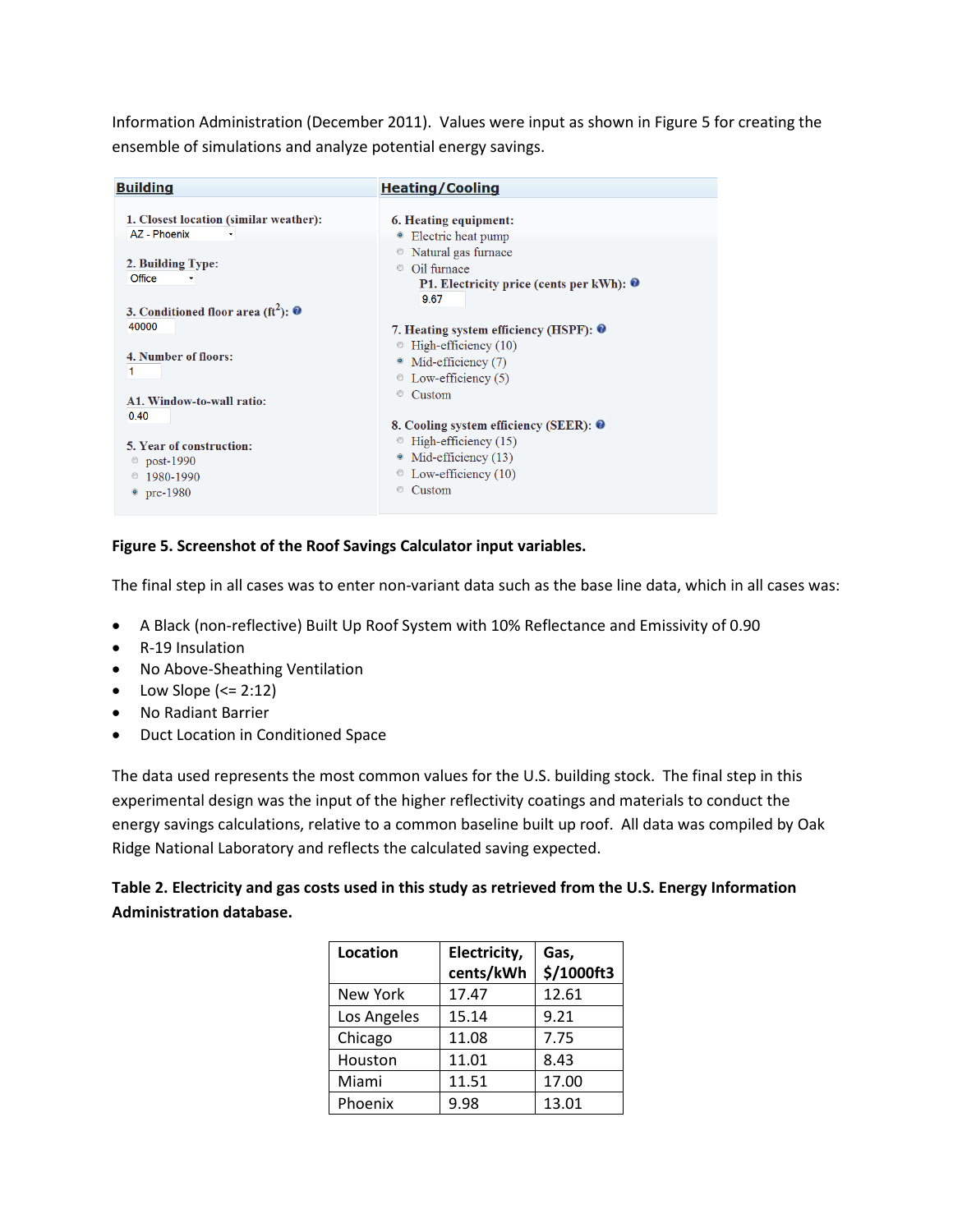| Kansas City      | 8.29  | 10.05 |
|------------------|-------|-------|
| Minneapolis      | 10.37 | 7.76  |
| San Francisco    | 15.14 | 9.21  |
| Austin           | 11.01 | 8.43  |
| Atlanta          | 10.06 | 14.23 |
| <b>Baltimore</b> | 13.44 | 11.85 |
| Fargo            | 7.26  | 7.38  |
| Fairbanks        | 16.55 | 8.43  |

**Table 3. Comparison roof surface properties using listed products on the Cool Roofing Rating Council website. Calculated SRI is derived from the formulas found in ASTM E 1980, using calculation-3 with medium convection currents.**

| Description               | Reflectance | <b>Emissivity</b> | <b>SRI</b> |
|---------------------------|-------------|-------------------|------------|
| <b>BUR No Coating</b>     | 10          | 90                | 6          |
| Mineral Mod Bit           | 25          | 88                | 25         |
| Single Ply                | 32          | 90                | 35         |
| Mineral Mod Bit           | 33          | 92                | 35         |
| Metal                     | 35          | 82                | 35         |
| Aluminum Coating over BUR | 43          | 58                | 35         |
| Mineral Mod Bit           | 45          | 79                | 55         |
| Coating over BUR          | 49          | 83                | 55         |
| Metal                     | 49          | 83                | 55         |
| Aluminum Coating over BUR | 55          | 45                | 48         |
| <b>Mineral Mod Bit</b>    | 63          | 88                | 75         |
| Coating over BUR          | 63          | 86                | 75         |
| Metal                     | 63          | 84                | 75         |
| Single Ply                | 64          | 80                | 75         |
| Aluminum Coating over BUR | 65          | 45                | 65         |
| Metal (White)             | 70          | 85                | 85         |
| Coating over BUR (White)  | 75          | 90                | 93         |
| Single Ply (White)        | 76          | 87                | 94         |
| Coating over BUR (White)  | 79          | 90                | 100        |
| Mineral Mod Bit (White)   | 81          | 80                | 100        |
| Single Ply (White)        | 82          | 79                | 100        |
| Coating over BUR (White)  | 85          | 90                | 107        |
| Single Ply (White)        | 85          | 87                | 107        |

## *Results*

Table 4 below describes the results as derived through the use of the Roofing Savings Calculator (RSC) beta version 0.93. Given the lack of empirical validation, savings according to the old DOE Roof Calculator is provided in Table 5.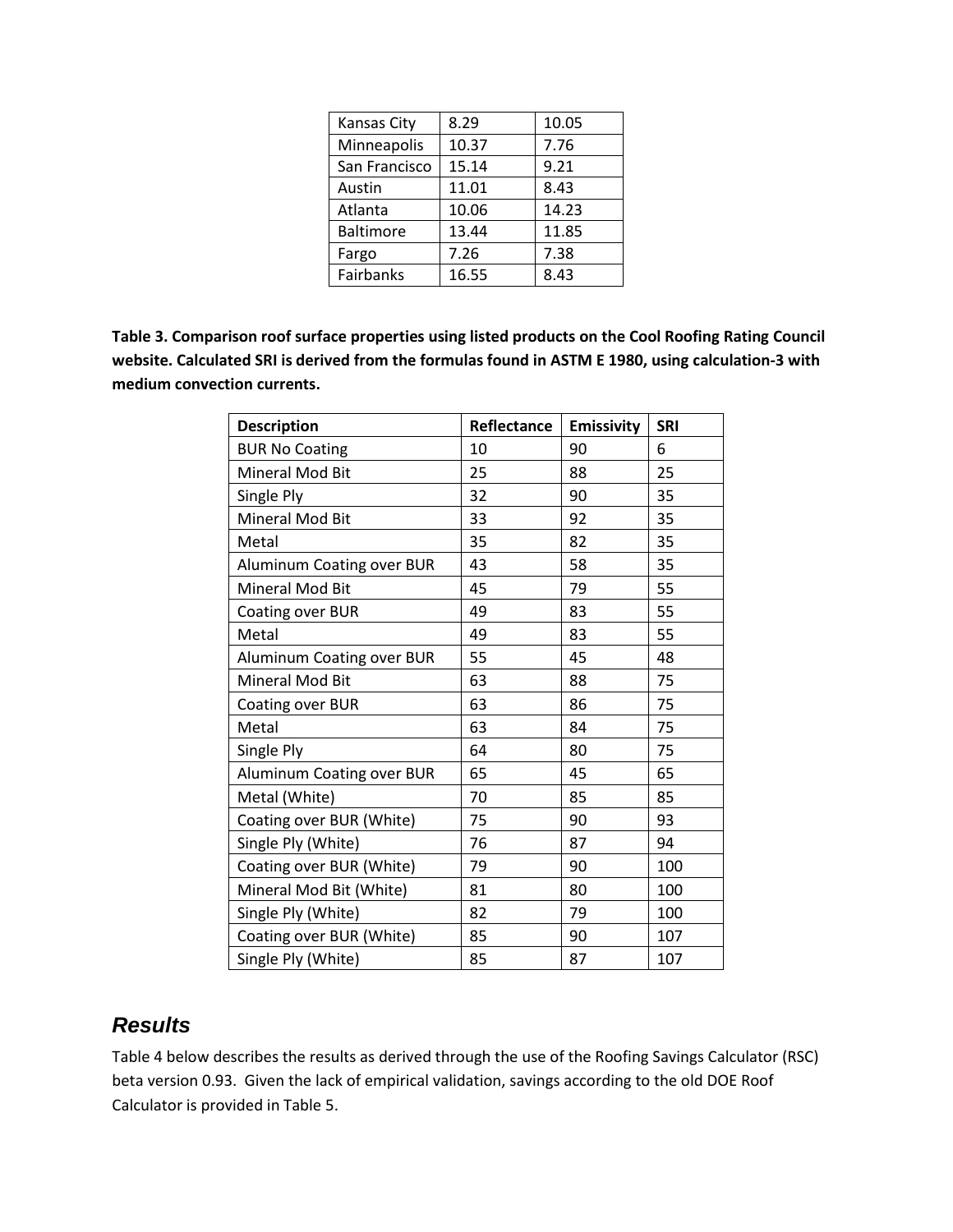**Table 4. Annual energy cost savings (in US dollars) over a 10% reflective built-up roof based on Roof Savings Calculator**

| Description                  | Reflectance | Emissivity   SRI   New York |     |          | Los Angeles | Chicago  | Houston  | Miami    |          | Phoenix   Kansas City | Minneapolis | San Francisco |
|------------------------------|-------------|-----------------------------|-----|----------|-------------|----------|----------|----------|----------|-----------------------|-------------|---------------|
| <b>BUR Aggregate</b>         | 10          | 0.90                        | 19  | $\Omega$ | $\Omega$    | $\Omega$ | $\Omega$ | $\Omega$ | $\Omega$ | $\Omega$              | $\Omega$    | $\Omega$      |
| Mineral Modified Bitumen     | 25          | 0.88                        | 25  | $-398$   | 60          | $-219$   | $-33$    | 36       | $-50$    | $-224$                | $-255$      | $-208$        |
| <b>Aluminum Coating Aged</b> | 55          | 0.45                        | 48  | 67       | 505         | 78       | 255      | 265      | 300      | 128                   | 74          | 162           |
| <b>Aluminum Coating</b>      | 65          | 0.45                        | 65  | $-132$   | 915         | 21       | 408      | 524      | 438      | 33                    | $-63$       | $-87$         |
| <b>White Metal</b>           | 70          | 0.85                        | 85  | $-2090$  | 1216        | $-855$   | 305      | 983      | 46       | $-963$                | $-1339$     | $-1914$       |
| <b>White Coating Aged</b>    | 75          | 0.90                        | 93  | $-999$   | 1518        | $-330$   | 637      | 1235     | 406      | $-489$                | $-737$      | $-1426$       |
| White Single Ply Aged        | 76          | 0.87                        | 94  | $-1097$  | 1504        | $-389$   | 615      | 1235     | 350      | $-546$                | $-811$      | $-1504$       |
| <b>White Coating</b>         | 85          | 0.90                        | 107 | $-1195$  | 1073        | $-410$   | 778      | 1540     | 471      | $-599$                | $-935$      | $-1906$       |
| <b>White Single Ply</b>      | 85          | 0.87                        | 107 | $-1277$  | 1674        | $-463$   | 744      | 1515     | 410      | $-648$                | $-994$      | $-1950$       |
| Mineral Modified Bitumen     | 33          | 0.92                        | 35  | $-602$   | 328         | $-299$   | $-2$     | 226      | $-2$     | $-328$                | $-396$      | $-446$        |
| Mineral Modified Bitumen     | 45          | 0.79                        | 55  | $-639$   | 554         | $-301$   | 96       | 359      | 96       | $-323$                | $-418$      | $-479$        |
| Mineral Modified Bitumen     | 63          | 0.88                        | 75  | $-1117$  | 1165        | $-460$   | 180      | 876      | 180      | $-559$                | $-770$      | $-1204$       |
| Mineral Modified Bitumen     | 81          | 0.80                        | 100 | $-1374$  | 1574        | $-528$   | 323      | 1333     | 323      | $-689$                | $-1013$     | $-1841$       |
| Metal                        | 35          | 0.82                        | 35  | $-1287$  | $-32$       | $-636$   | $-45$    | $-29$    | $-45$    | $-554$                | $-698$      | $-107$        |
| Metal                        | 49          | 0.83                        | 55  | $-1623$  | $-453$      | $-729$   | 18       | 340      | 18       | $-704$                | $-938$      | $-741$        |
| Metal                        | 63          | 0.84                        | 75  | $-1934$  | 985         | $-808$   | 51       | 755      | 51       | $-864$                | $-1192$     | $-1488$       |
| Single Ply                   | 32          | 0.90                        | 35  | $-313$   | 293         | $-146$   | 34       | 204      | 34       | $-172$                | $-218$      | $-282$        |
| Single Ply                   | 64          | 0.80                        | 75  | $-767$   | 1170        | $-276$   | 287      | 837      | 287      | $-363$                | $-530$      | $-890$        |
| Single Ply                   | 82          | 0.79                        | 100 | $-1113$  | 1632        | $-380$   | 433      | 1355     | 433      | $-544$                | $-839$      | $-1631$       |
| Coating                      | 43          | 0.58                        | 35  | 81       | 262         | 61       | 175      | 133      | 175      | 101                   | 72          | 154           |
| Coating                      | 49          | 0.83                        | 55  | $-413$   | 759         | $-142$   | 228      | 508      | 228      | $-189$                | $-277$      | $-426$        |
| Coating                      | 63          | 0.86                        | 75  | $-716$   | 1203        | $-236$   | 331      | 873      | 331      | $-335$                | $-496$      | $-899$        |
| Coating                      | 79          | 0.90                        | 100 | $-1076$  | 1604        | $-358$   | 432      | 1353     | 432      | $-532$                | $-812$      | $-1608$       |

| Table 5. Annual energy cost savings (in US dollars) over a 5% reflective built-up roof based on DOE |  |
|-----------------------------------------------------------------------------------------------------|--|
| <b>Roof Calculator</b>                                                                              |  |

| Description                     |    |      |          |          |          |          |          |          |          |          |          | Reflectance Emissivity SRI New York Los Angeles Chicago Houston Miami Phoenix Kansas City Minneapolis San Francisco |
|---------------------------------|----|------|----------|----------|----------|----------|----------|----------|----------|----------|----------|---------------------------------------------------------------------------------------------------------------------|
| <b>BUR Aggregate</b>            | 5  | 0.90 | $\Omega$ | $\Omega$ | $\Omega$ | $\Omega$ | $\Omega$ | $\Omega$ | $\Omega$ | $\Omega$ | $\Omega$ | $\Omega$                                                                                                            |
| <b>Mineral Modified Bitumen</b> | 25 | 0.88 | 25       | 120      | 80       | $-80$    | 440      | 1040     | 720      | 200      | $-40$    | $-120$                                                                                                              |
| <b>Aluminum Coating Aged</b>    | 55 | 0.45 | 48       | 520      | 400      | 360      | 1000     | 1760     | 1240     | 640      | 360      | 200                                                                                                                 |
| <b>Aluminum Coating</b>         | 65 | 0.45 | 65       | 560      | 440      | 280      | 1240     | 2320     | 1600     | 760      | 320      | 120                                                                                                                 |
| <b>White Metal</b>              | 70 | 0.85 | 85       | 400      | 280      | $-360$   | 1440     | 3480     | 2360     | 680      | $-160$   | $-360$                                                                                                              |
| <b>White Coating Aged</b>       | 75 | 0.90 | 93       | 400      | 280      | $-440$   | 1600     | 3880     | 2640     | 680      | $-240$   | $-440$                                                                                                              |
| White Single Ply Aged           | 76 | 0.87 | 94       | 400      | 320      | $-440$   | 1600     | 3880     | 2640     | 720      | $-200$   | $-440$                                                                                                              |
| <b>White Coating</b>            | 85 | 0.90 | 107      | 440      | 320      | $-520$   | 1840     | 4440     | 3000     | 800      | $-280$   | $-520$                                                                                                              |
| White Single Ply                | 85 | 0.87 | 107      | 480      | 360      | $-480$   | 1800     | 4360     | 2960     | 800      | $-240$   | $-480$                                                                                                              |
| Mineral Modified Bitumen        | 33 | 0.92 | 35       | 160      | 120      | $-200$   | 640      | 1600     | 1080     | 280      | $-80$    | $-200$                                                                                                              |
| Mineral Modified Bitumen        | 45 | 0.79 | 55       | 280      | 200      | $-80$    | 880      | 1960     | 1360     | 440      | $\Omega$ | $-120$                                                                                                              |
| Mineral Modified Bitumen        | 63 | 0.88 | 75       | 360      | 240      | $-320$   | 1320     | 3160     | 2160     | 600      | $-160$   | $-360$                                                                                                              |
| <b>Mineral Modified Bitumen</b> | 81 | 0.80 | 100      | 480      | 360      | $-360$   | 1720     | 4000     | 2720     | 800      | $-160$   | $-360$                                                                                                              |
| Metal                           | 35 | 0.82 | 35       | 200      | 160      | $-40$    | 640      | 1480     | 1000     | 320      | $\Omega$ | $-80$                                                                                                               |
| Metal                           | 49 | 0.83 | 55       | 280      | 200      | $-160$   | 960      | 2280     | 1560     | 480      | $-40$    | $-200$                                                                                                              |
| Metal                           | 63 | 0.84 | 75       | 360      | 280      | $-280$   | 1280     | 3080     | 2080     | 600      | $-120$   | $-320$                                                                                                              |
| Single Ply                      | 32 | 0.90 | 35       | 160      | 120      | $-160$   | 600      | 1480     | 1000     | 280      | $-80$    | $-160$                                                                                                              |
| Single Ply                      | 64 | 0.80 | 75       | 400      | 280      | $-240$   | 1320     | 3040     | 2080     | 600      | $-80$    | $-280$                                                                                                              |
| Single Ply                      | 82 | 0.79 | 100      | 480      | 360      | $-360$   | 1720     | 4000     | 2720     | 800      | $-160$   | $-360$                                                                                                              |
| Coating                         | 43 | 0.58 | 35       | 400      | 320      | 240      | 760      | 1400     | 960      | 480      | 240      | 120                                                                                                                 |
| Coating                         | 49 | 0.83 | 55       | 280      | 200      | $-160$   | 960      | 2280     | 1560     | 480      | $-40$    | $-200$                                                                                                              |
| Coating                         | 63 | 0.86 | 75       | 360      | 240      | $-320$   | 1280     | 3120     | 2120     | 600      | $-120$   | $-320$                                                                                                              |
| Coating                         | 79 | 0.90 | 100      | 400      | 320      | $-480$   | 1680     | 4080     | 2760     | 720      | $-240$   | $-480$                                                                                                              |

The results were not surprising: in the climates where CDD's greatly exceeded HDD's, a reflective surface was financially preferable to a non-reflective surface. Conversely, in cooler or moderate climates where HDD's were in excess of CDD's, a less reflective surface provided the best financial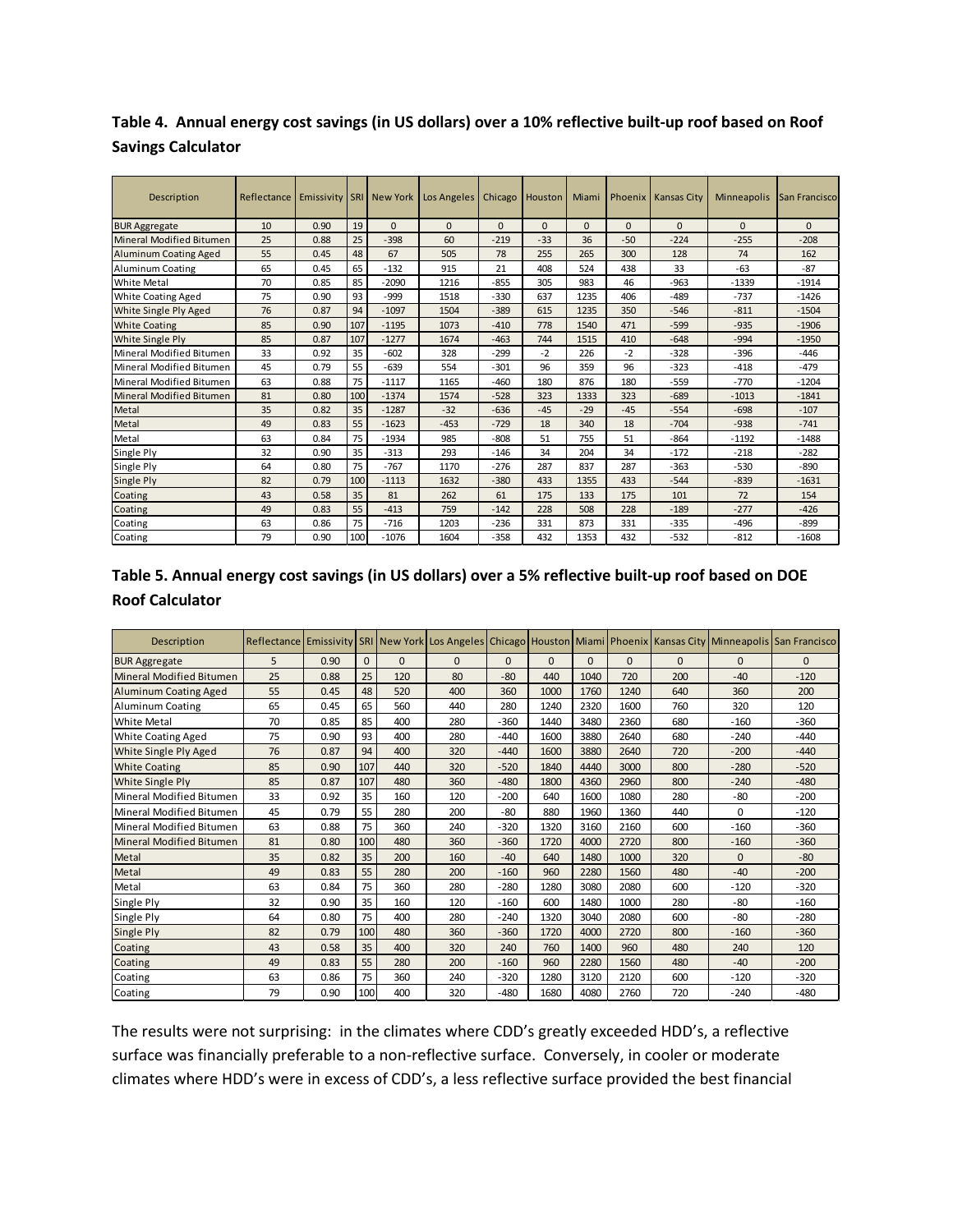savings. For each surface condition, the savings over a specified standard of an aggregate surfaced BUR with 10% reflectance and 0.90 emissivity (for a calculated SRI of 6) is listed in Table 5.

Much of the data indicated that either minimizing the SRI or maximizing the SRI would provide the maximized savings benefit as seen in Figure 6. Cubic curve-fitting equations used in this study were calculated using the Cubic Equation Calculator. Higher-resolution and data analysis would further indicate that the local optimums exist while demonstration buildings could be used to validate this behavior.



**Figure 6. Cost savings over a 10% reflective built up roof for several cities as a function of SRI. Curves for Kansas City (a) and Phoenix (b) show opposing slopes to the relationships of SRI to savings. Several curves show localized maximums for performance such as those for Los Angeles (c) and San Francisco**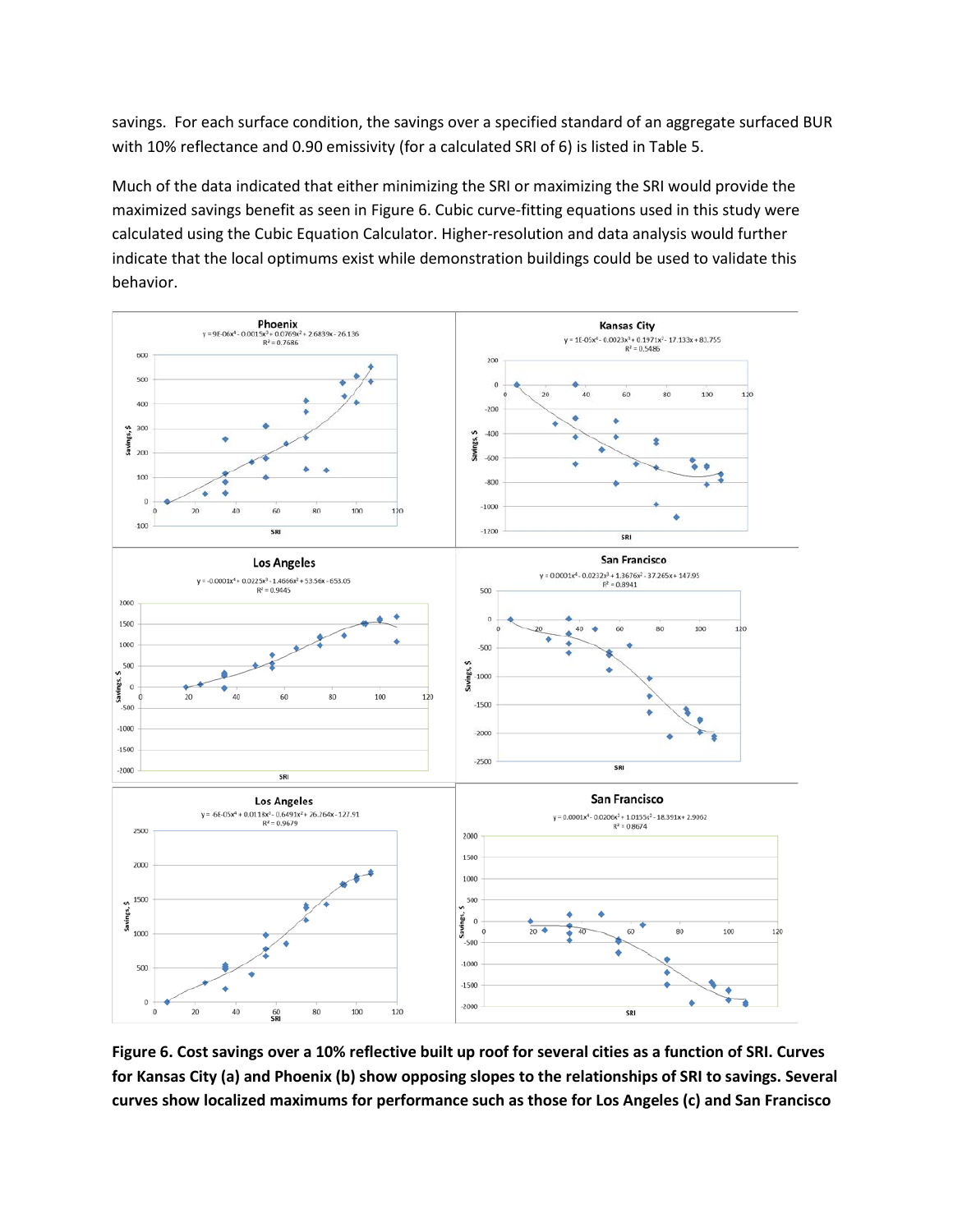#### **(d). The anticipated behavior at the extrema of SRI values for heating- or cooling- dominated climates is shown in (e)-(f).**

Based on the previous analysis comparing savings to 10% reflectance and 90% emissivity, we established SRI values for maximum savings performance. Specifically where curves indicated a minimum desired SRI, a value of six was used. For observations where a maximum SRI appears to be optimal, a 107 value was used.

|                  | Observed   | <b>Trend</b>   | <b>Maximum</b> |                             |            |
|------------------|------------|----------------|----------------|-----------------------------|------------|
|                  | Optimized  | <b>Desired</b> | Observed       |                             | Related    |
| Location         | Condintion | <b>SRI</b>     | Savings, \$    | <b>Best Observed System</b> | <b>SRI</b> |
| Atlanta          | Minimized  | 6              | 45             | Aluminum Coating over BUR   | 35         |
| Austin           | Maximized  | 107            | 499            | Coating over BUR (White)    | 107        |
| <b>Baltimore</b> | Minimized  | 6              | $\overline{2}$ | Aluminum Coating over BUR   | 35         |
| Chicago          | Minimized  | 6              | 0              | <b>BUR No Coating</b>       | 6          |
| Fairbanks        | Minimized  | 6              | $\Omega$       | <b>BUR No Coating</b>       | 6          |
| Fargo            | Minimized  | 6              | 0              | <b>BUR No Coating</b>       | 6          |
| Houston          | Maximized  | 107            | 863            | Coating over BUR (White)    | 107        |
| Kansas City      | Minimized  | 6              | $\overline{2}$ | Aluminum Coating over BUR   | 35         |
| Los Angeles      | Maximized  | 107            | 1905           | Coating over BUR (White)    | 107        |
| Miami            | Maximized  | 107            | 1686           | Coating over BUR (White)    | 107        |
| Minneapolis      | Minimized  | 6              | 0              | <b>BUR No Coating</b>       | 6          |
| New York         | Minimized  | 6              | $\Omega$       | <b>BUR No Coating</b>       | 6          |
| Phoenix          | Maximized  | 107            | 553            | Coating over BUR (White)    | 107        |
| San Francisco    | Minimized  | 6              | 10             | Aluminum Coating over BUR   | 35         |

#### **Table 6. Maximized energy savings and SRI for the best observed material system (BOMS) at each location.**

If we examine the difference between the HDD's and CDD's for each location, versus the Optimized SRI (O-SRI), we find that there appears to be a logical break between areas where a highly reflective system would be desired and where lower SRI products would be more appropriate.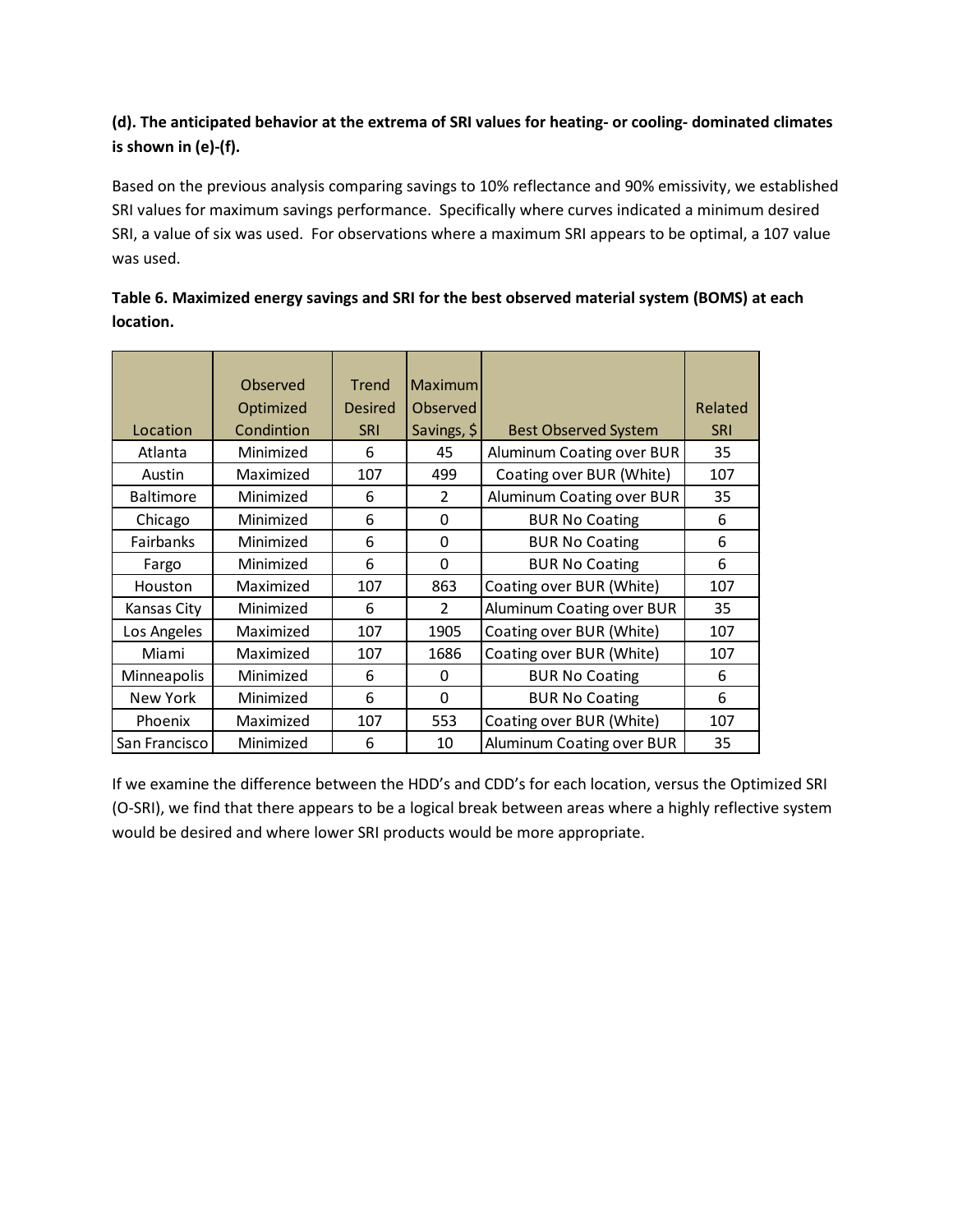

**Figure 7. Optimized SRI (O-SRI) as a function of difference betwee HDDs and CDDs for a given location.**

There appears to be a logical break between areas where a highly reflective system would be desired and where lower SRI products would be more appropriate, as shown in Figure 7. This break occurs based on climatic conditions at the transition between a dominance of HDD over CDD. For conditions where HDD's are in excess of CDD's (or where the CDD's are greater than HDD's by more than 3000), the optimum SRI is below 40. Conversely, in areas where CDD's are in excess of HDD's, an SRI in excess of 100 is desirable. This would seem intuitive, but is critical in understanding the function and benefit of alternative surfaces.



**Figure 8. Energy savings and losses as a function of SRI for several cities.**

Examining the calculated energy savings (or losses) versus SRI for temperate climates, it can be seen in Figure 8 where the calculated slope of increased cooling savings is less than the slope of the calculated losses for heating demand. In temperate zones, the losses attributed to additional heating demand outweigh the benefit of cooling savings. Internal loading (common in office buildings or retail stores) can affect these results and the current modeling engine is rather conservative regarding internal load for such buildings.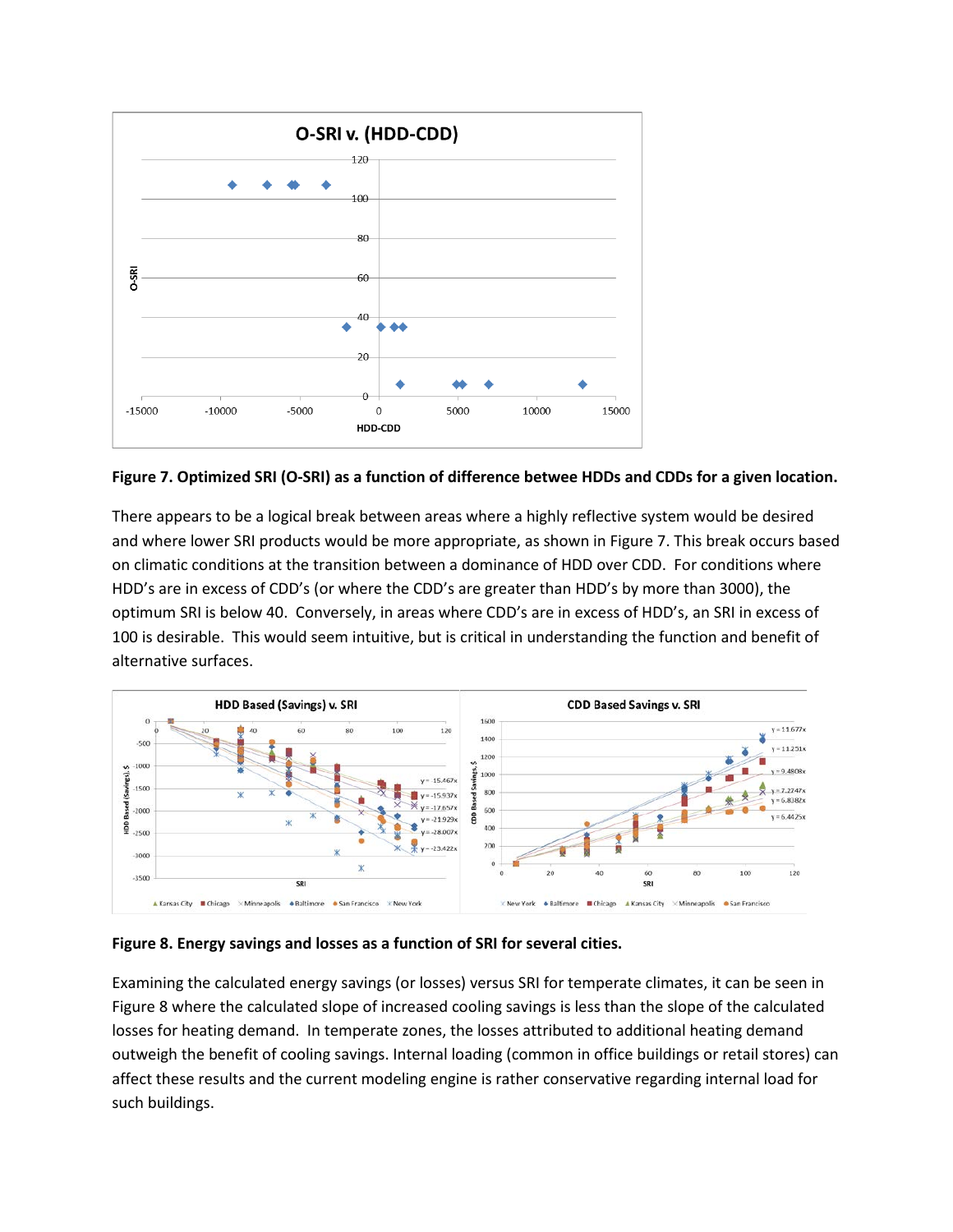## *Alternative Calculations*

**Table 7. Comparison of the existing simulation-based DOE Roof Savings Calculator (RSC) and the previous, demonstration data-driven DOE Cool Roof Calculator**

|                  | Observed   | Trend          | <b>Maximum</b> |                                           |            |            |
|------------------|------------|----------------|----------------|-------------------------------------------|------------|------------|
|                  | Optimized  | <b>Desired</b> | Observed       |                                           | Related    | Slope      |
| Location         | Condintion | <b>SRI</b>     | Savings, \$    | <b>Best Observed System</b>               | <b>SRI</b> | Difference |
| Atlanta          | Maximized  | 107            | 1080           | Aluminum Coating over BUR                 | 65         | Reversed   |
| Austin           | Maximized  | 107            | 2680           | Coating over BUR (White)                  | 107        | Same       |
| <b>Baltimore</b> | Maximized  | 107            | 1000           | Single Ply White/Coating over BUR (White) | 103.5      | Reversed   |
| Chicago          | Modal      | 64.95          | 360            | Aluminum Coating over BUR                 | 48         | Same       |
| <b>Fairbanks</b> | Modal      | 42.68          | 680            | Aluminum Coating over BUR                 | 48         | Same       |
| Fargo            | Modal      | 40.58          | 160            | Aluminum Coating over BUR                 | 48         | Same       |
| Houston          | Maximized  | 107            | 1840           | Coating over BUR (White)                  | 107        | Same       |
| Kansas City      | Maximized  | 107            | 800            | Coating over BUR (White)                  | 107        | Reversed   |
| Los Angeles      | Maximized  | 107            | 440            | Aluminum Coating over BUR                 | 65         | Same       |
| Miami            | Maximized  | 107            | 4440           | Coating over BUR (White)                  | 107        | Same       |
| Minneapolis      | Modal      | 47.05          | 360            | Aluminum Coating over BUR                 | 48         | Same       |
| <b>New York</b>  | Maximized  | 107            | 560            | Aluminum Coating over BUR                 | 65         | Reversed   |
| Phoenix          | Maximized  | 107            | 3000           | Coating over BUR (White)                  | 107        | Same       |
| San Francisco    | Modal      | 39.31          | 200            | Aluminum Coating over BUR                 | 48         | Same       |

As a method of comparison, the same data set (including all cities and material types) was analyzed using the existing DOE Calculator that can currently be found on the Oak Ridge Website. The DOE Cool Roof Calculator compares a fixed black roof with 10% reflectance and 0.90 emissivity. The compiled data showed similarity but also showed some interesting differences.

Atlanta, Baltimore, Kansas City and New York exhibited contradicting trends between the two calculators. The RSC would indicate that a minimized SRI would be appropriate for the four cities, while the DOE Calculator would favor a maximized SRI value for energy efficiency.



 **9(a) New DOE (RSC) 9(b) Previous DOE Calculator**

**Figure 9. Differences between the new and old roof calculators for Atlanta, GA.**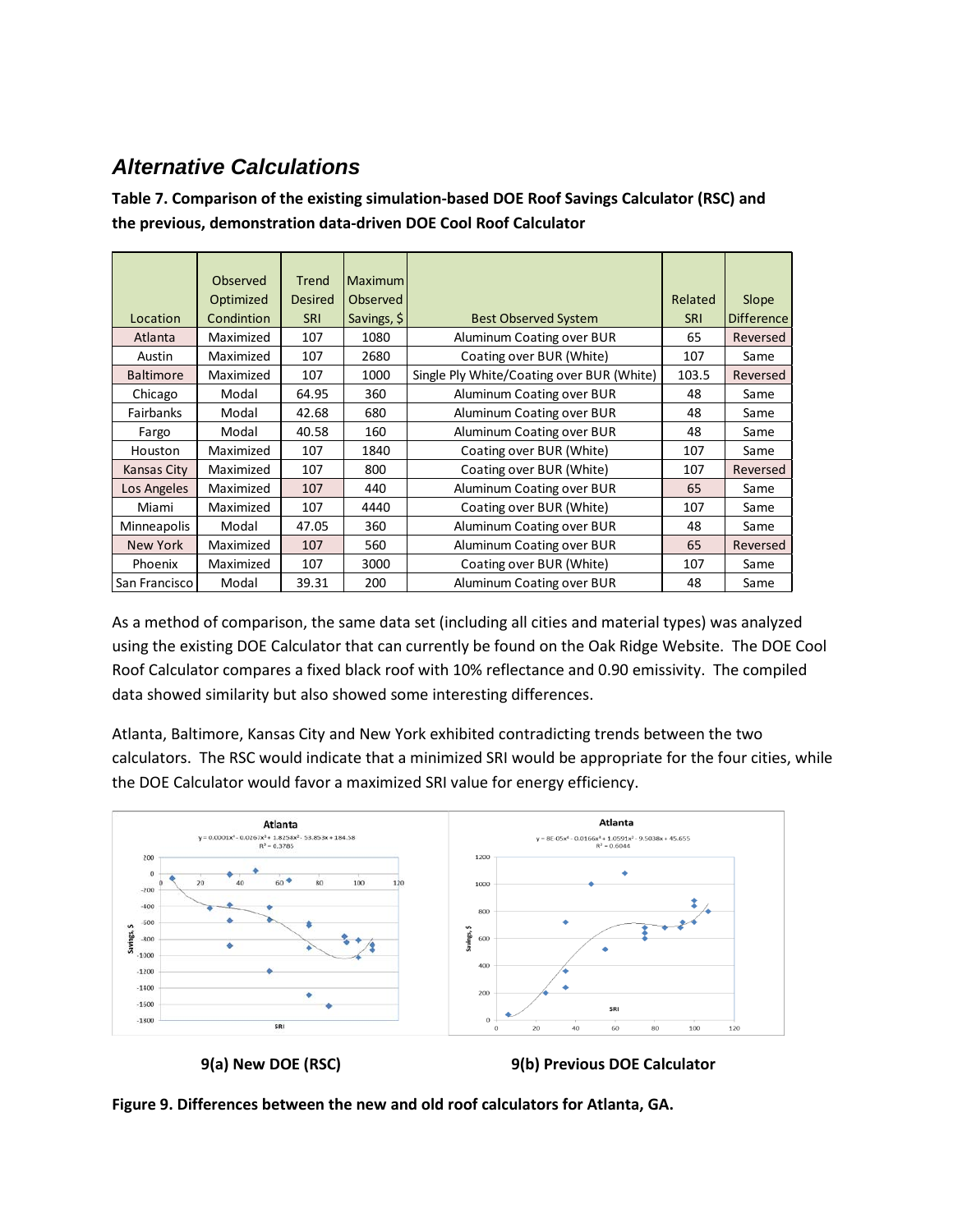The DOE calculator indicated localized maximums as previously described. Two cities, New York and surprisingly Los Angeles, showed localized peaks at 65 SRI.



**Figure 10. Localized, optimal SRI values for New York and Los Angeles**

## *Conclusions*

Cool roofing in the form of reflective surfacing can provide benefit in any climate as a result of:

- Potential reduction in energy costs as a result in reduction in cooling costs
- Reduction in the Urban Heat Island Effect (including increased safety from heat-related illness)
- Reduction in Roof Top Temperature, reducing the rate of aging of the overall roofing system
- Reduction of the strain on power demand related to facility air conditioning
- Increased reflectance of the earth surface to mitigate climate change

However, it is important to note that based on acceptable industry standard calculations in the current business environment, static reflective roofing does not provide an energy cost savings in cooler or temperate climates. In fact, it can be detrimental to overall energy costs to employ roofing with high SRI values. Clients should consider a broad range of solutions when selecting the environmental surfacing and should not be misled by potential savings. Using available tools, building owners, architects, and facility managers can select the appropriate and best product for overall function.

A complete set of data and charts can be obtained by visiting [http://gartalk.garlandco.com/Industry-](http://gartalk.garlandco.com/Industry-Trends)[Trends.](http://gartalk.garlandco.com/Industry-Trends) The Roof Savings Calculator (RSC) used in this study is in beta version, known to have differences in reported savings compared to established cool roof studies, and is undergoing software and empirical validation during FY13.

| <b>APP</b>    | <b>Attactic Polypropylene</b>                                   |
|---------------|-----------------------------------------------------------------|
| <b>ASHRAE</b> | American Society of Heating, Refrigerating and Air Conditioning |
| <b>ASTM</b>   | American Society for Testing and Materials                      |
| <b>CCMC</b>   | <b>Canadian Construction Materials Centre</b>                   |
| <b>CEC</b>    | California Energy Commission                                    |
| <b>CRRC</b>   | <b>Cool Roof Rating Council</b>                                 |

#### **Glossary**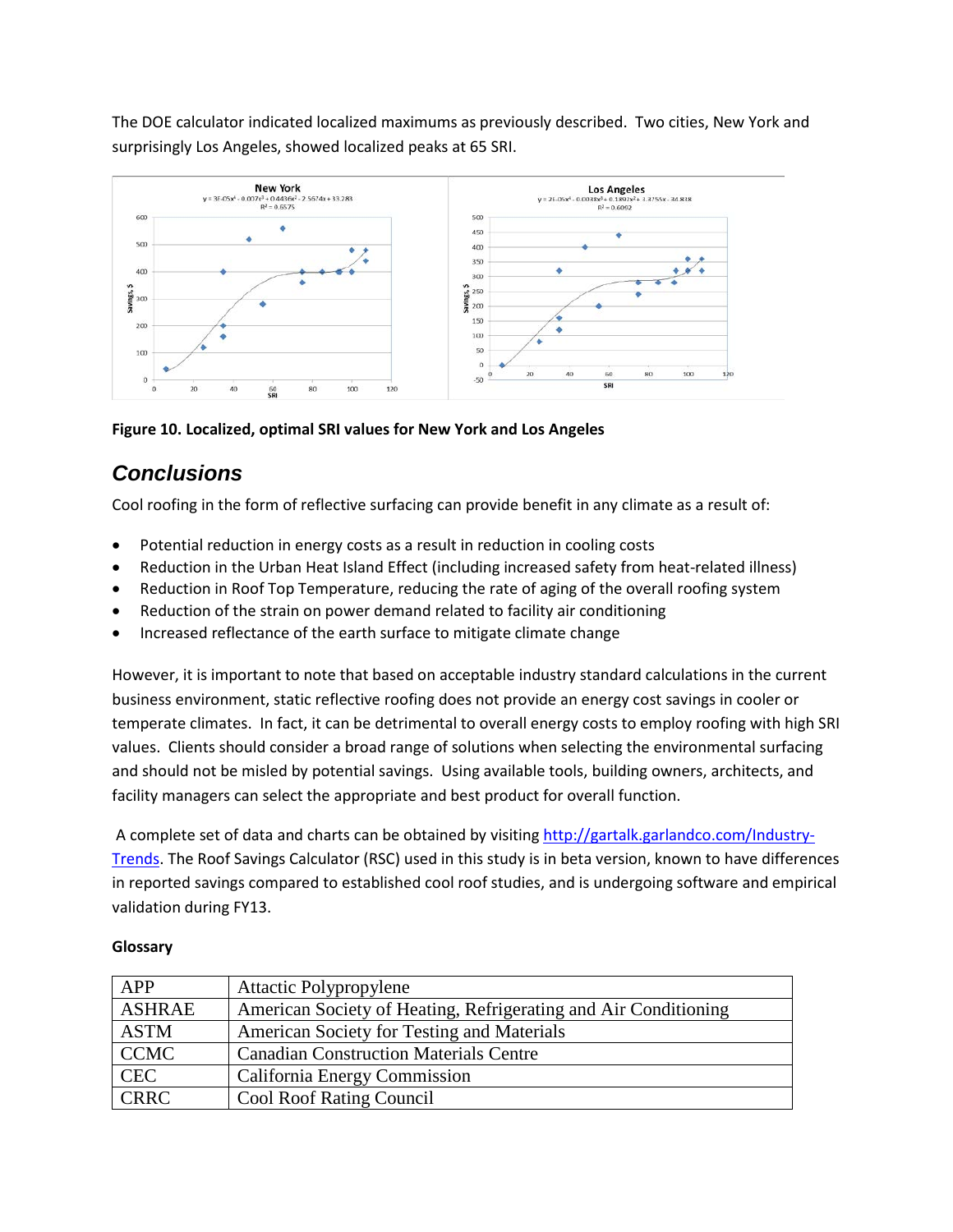| <b>EPDM</b>   | Ethylene Propylene Diene Monomer (M-Class)                      |
|---------------|-----------------------------------------------------------------|
| <b>FM</b>     | <b>Factory Mutual</b>                                           |
| <b>IBC</b>    | <b>International Building Code</b>                              |
| <b>IgBC</b>   | <b>International Green Building Code</b>                        |
| <b>KEE</b>    | Ketone Ethylene Ester                                           |
| <b>PVC</b>    | Polyvinyl Chloride                                              |
| <b>SBS</b>    | <b>Styrene Butadiene Styrene</b>                                |
| <b>TPO</b>    | Thermoplastic Polyolefin                                        |
| UL            | <b>Underwriter Laboratories</b>                                 |
| <b>USGBC-</b> | United States Green Building Council – Leadership in Energy and |
| <b>LEED</b>   | <b>Environmental Design</b>                                     |

#### **References**

Los Alamos Scientific Laboratory (1980). DOE-2 Reference Manual, Parts 1 and 2, Version 2.1. LA-7689-M Ver. 2.1, LBL-8706 Rev. 1, Lawrence Berkeley Laboratory, Berkeley CA and Los Alamos Scientific Laboratory, Los Alamos NM.

Lawrence Berkeley Laboratory (1982). DOE-2 Engineers Manual, Version 2.1A. Lawrence Berkeley Laboratory, Berkeley CA.

Winkelmann, F., Birdsall, B., Buhl, F., Ellington, K., Erdem, E., Hirsch, J., and Gates, S. (1993). DOE-2 Supplement, Version 2.1E. LBL-34947, Lawrence Berkeley National Laboratory, Berkeley CA.

Huang, Y.J., Mitchell, R., Arasteh, A., and Selkowitz, S. 1999. "Residential fenestration performance analysis using RESFEN 3.1". Thermal Performance of the Exterior Envelopes of Building VII conference, Clearwater Beach FL, also LBNL-42871.

National Renewable Energy Laboratory (NREL), 2012. "Dynamic Maps, GIS Data, & Analysis Tools". Available:<http://www.nrel.gov/gis/solar.html>

Levinson, R., Akbari, H., 2010. "Potential benefits of cool roofs on commercial buildings: conserving energy, saving money, and reducing emission of greenhouse gas and air pollutants", Energy Efficiency, pp 53-109, vol. 3, issue 1. Available[: http://www.springerimages.com/Images/RSS/1-10.1007\\_s12053-](http://www.springerimages.com/Images/RSS/1-10.1007_s12053-008-9038-2-1) [008-9038-2-1](http://www.springerimages.com/Images/RSS/1-10.1007_s12053-008-9038-2-1)

New, Joshua R., Miller, William (Bill), Desjarlais, A., Huang, Yu Joe, and Erdem, E. (2011). "Development of a Roof Savings Calculator." In Proceedings of the RCI 26th International Convention and Trade Show, Reno, NV, April 2011.

U.S. Energy Information Administration, "Independent Statistics and Analysis". Available: [http://www.eia.doe.gov.](http://www.eia.doe.gov/)

Cool Roof Rating Council, "Maintaining a Third-party Rating System for Radiative Properties of Roof Surfacing Materials". Available: [http://coolroofs.org](http://coolroofs.org/)